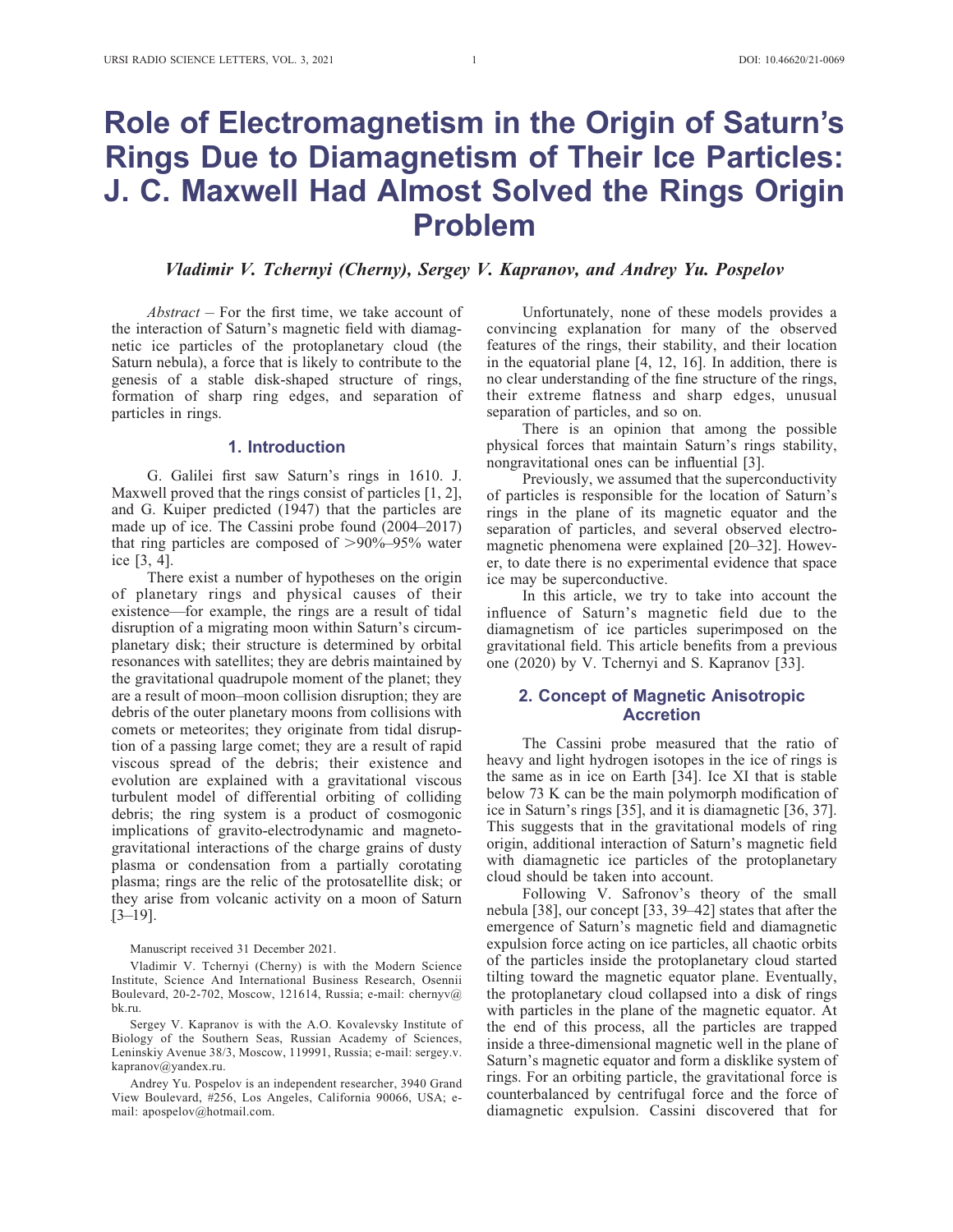

Figure 1. Transformation of Saturn's protoplanetary cloud into a disk of rings after the emergence of Saturn's magnetic field and its interaction with the ice particles.

Saturn, the magnetic equator coincides with the geographical one.

# 3. Solution of the Problem of the Origin of Saturn's Rings With the Contribution of Magnetic Anisotropic Accretion

It should be demonstrated how a protoplanetary cloud can collapse into a disk of rings (Figure 1).

To this end, we need to solve the problem of how all chaotic orbits of diamagnetic ice particles in Saturn's protoplanetary cloud, after the emergence of Saturn's magnetic field, end up in the plane of the magnetic equator and create a system of rings with well-separated particles and fine structure. It is important to note that Saturn has a spherically symmetric gravitational field and an axisymmetric magnetic field. The solution of the problem is based on the fundamental electromagnetic approach proposed by V. Tchernyi and S. Kapranov [33, 43–46]. First, the problem of a sole diamagnetic spherical particle in the gravitational and magnetic fields of the planet is formulated. Under the assumption of a constant orbital radius, the problem of diamagnetic particle motion after the emergence of the planetary magnetic field is reduced to an equation for the azimuthal angle of the particle motion. The analytical solution of this equation shows that all stable orbits of ice particles are locked in the magnetic equator plane. In Saturn's gravitational field only (that is, if Saturn's magnetic field is zero), the ratio of the particle's angular velocity components has proven to be extremely unlikely, which apparently disproves the purely gravitational theory of the stability of Saturn's rings. If the additional axially symmetric magnetic force is exerted on the particles, their circular orbits fall on the magnetic equator plane, as follows from the equation solution and established in several spacecraft missions to Saturn.

We then consider the model of Saturn's rings as spatially separated and uniformly magnetized spherical particles in a disk-shaped structure consisting of identical spheres with uniform planar density. We find that the magnetization and magnetic moment of a particle in the disk-shaped structure is much higher than that of a sole sphere, due to the alignment of many magnetic dipoles with the field. In the disk structure, the force of diamagnetic expulsion into the weak-field region is stronger, and the magnetic well in the magnetic equator is deeper.



Figure 2. Deformation of magnetic field lines of Saturn by the disk of rings.

## 4. Stability, Separation of Particles, and Sharp Edges of the Rings

Features of the disk-shaped ring structure provide sufficient stability of the particle orbits and of the entire ring system. The resilience to vertical shift is due to the minimum energy of the particles at the equator, and the horizontal orbit stability is ensured by the inhomogeneity of the magnetic field along the radius. The magnetic well of the disk of rings with ice particles disturbs the pattern of Saturn's magnetic field lines (Figure 2).

An earlier explanation for the sharp edges in the rings was based on the synchronization phenomenon, in which the epicyclic rotational phases of particles in the ring, under certain conditions, become synchronized with the phase of external satellites [47]. However, this explains only regularity in the ring edges. We propose a new explanation of sharp edges and separation of particles [48, 49]. The structure of the rings is a result of particle redistribution in the areas of magnetic field gradient variations within the magnetic equator plane due to the different magnetic force components. The force components are as follows. In the vertical direction,  $F_z = -\mu \partial H/\partial z$ , where  $\mu$  is the magnetic moment of a particle and  $\partial H/\partial z$  is the gradient of the magnetic field along the axis of the magnetic dipole. The force of the diamagnetic expulsion that forms sharp edges of the ring is  $F_r = -\mu \partial H/\partial r$ , where  $\partial H/\partial r$  is the gradient of the magnetic field along the radius of the ring. An accidental break in the ring will be stabilized by the diamagnetic expulsion force component  $F_{\varphi} = -\mu r^{-1} \partial H / \partial \varphi$ , where  $r^{-1} \partial H / \partial \varphi$  is the gradient of the magnetic field in the tangential direction.

The magnetic field in the plane of the rings is inhomogeneous. Magnetic field lines will tend to pass through areas of highest magnetic flux density, and particles will be accumulated in areas with low magnetic flux density. The magnetic flux density gradient repels particles from each other and also clears gaps inside the ring system, forming a stiff, fine structure of separated rings. The magnetic flux density inside each ring will be lower than in the surrounding space. The difference in flux density will cause an inward magnetic pressure on each ring, so the rings have sharp edges (Figure 3).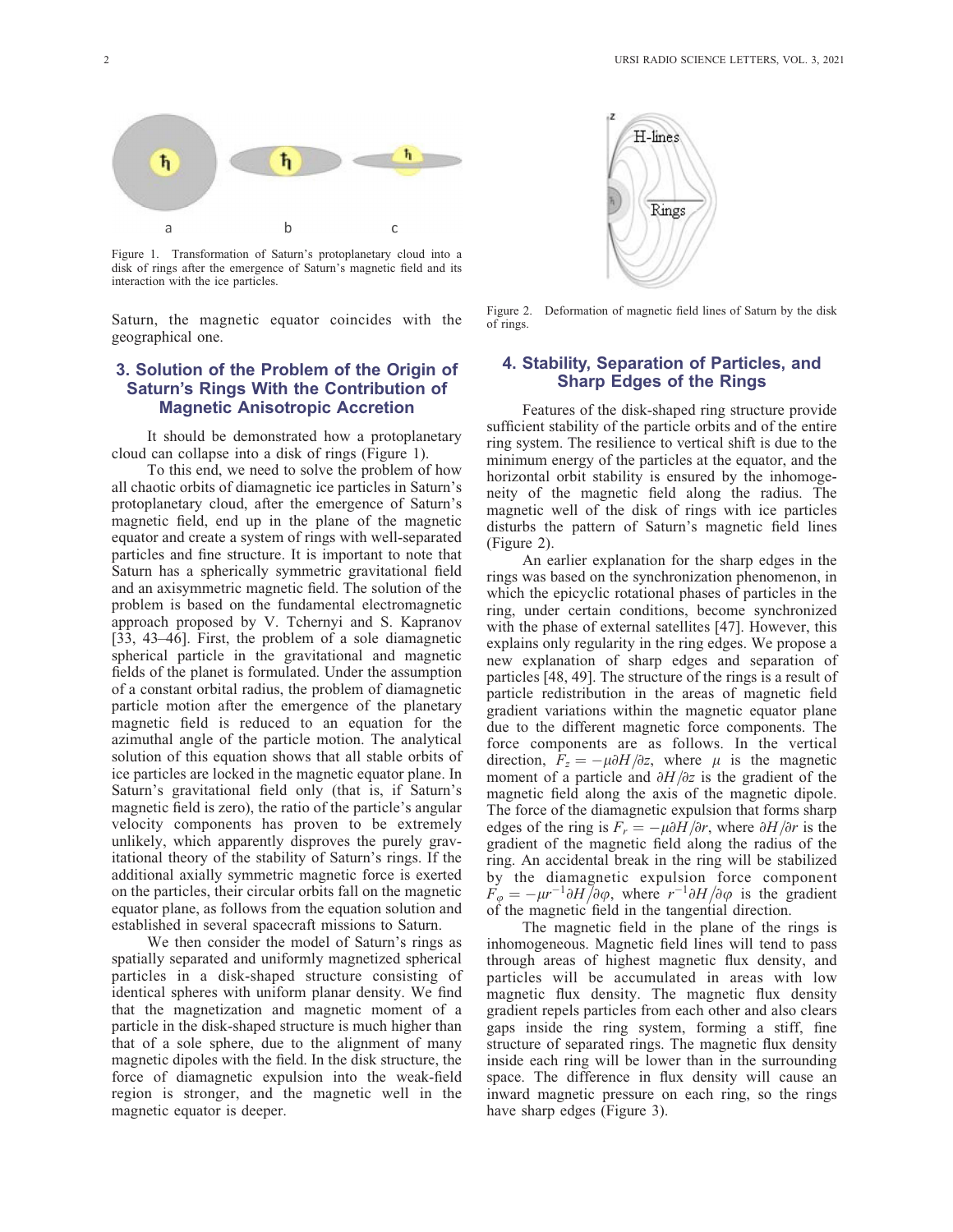

Figure 3. Dense and rarefied areas of the particles look like a system of rings.

# 5. Conclusion

In this article, we envision the importance of the electromagnetic effects of Saturn's magnetic field in the origin and evolution of its rings. This, however, needs to be proved in future numerical simulations. It follows from our consideration that the age of the rings is close to the age of Saturn's magnetic field, and the rings may be as old as the solar system [50]. James Clerk Maxwell, the founder of electromagnetic theory, almost solved the problem of the origin of rings when he proved in 1859 that Saturn's rings consist of separate particles [1, 2], but the information that the particles are made up mainly of ice was only obtained in the Cassini mission 150 years later.

#### 6. References

- 1. J. C. Maxwell, ''On the Stability of the Motion of Saturn's Rings,'' Monthly Notices of the Royal Astronomical Society, 19, 8, June 1859, pp. 297-304.
- 2. S. G. Brush, C. W. F. Everitt, and E. Garber (eds.), Maxwell on Saturn's Rings, Cambridge, MA, MIT Press, 1983.
- 3. J. N. Cuzzi, J. A. Burns, S. Charnoz, R. N. Clark, J. E. Colwell, et al., ''An Evolving View of Saturn's Dynamic Rings,'' Science, 327, 5972, 2010, pp. 1470-1475.
- 4. L. W. Esposito, ''Composition, Structure, Dynamics, and Evolution of Saturn's Rings,'' Annual Review of Earth and Planetary Sciences, 38, February 2010, pp. 383-410.
- 5. A. I. Tsygan, ''What Maintains Saturn's Rings?'' Astronomicheskii Zhurnal, 54, 1977, pp. 870-874.
- 6. H. Alfvén, "Solar System History as Recorded in the Saturnian Ring Structure," Astrophysics and Space Science, 97, 1983, pp. 79-94.
- 7. D. A. Mendis, J. R. Hill, and H. L. F. Houpis, ''Charged Dust in Saturn's Magnetosphere,'' Journal of Geophysical Research: Solid Earth, 88, S02, February 1983, pp. A929- A942.
- 8. A. M. Fridman and N. N. Gorkavyi, Physics of Planetary Rings: Celestial Mechanics of Continuous Media, Berlin, Springer, 1999.
- 9. J. Schmidt, K. Ohtsuki, N. Rappaport, H. Salo, and F. Spahn, ''Dynamics of Saturn's Dense Rings,'' in M. K. Dougherty, L. W. Esposito, and S. M. Krimigis (eds.), Saturn from Cassini-Huygens, Dordrecht, the Netherlands, Springer, 2009, pp. 413-458.
- 10. S. Charnoz, A. Morbidelli, L. Dones, and J. Salmon, ''Did Saturn's Rings Form During the Late Heavy Bombardment?,'' Icarus, 199, 2, 2009, pp. 413-428.
- 11. R. M. Canup, ''Origin of Saturn's Rings and Inner Moons by Mass Removal From a Lost Titan-Sized Satellite,'' Nature, 468, 2010, pp. 943-946.
- 12. A. Crida and S. Charnoz, ''Recipe for Making Saturn's Rings,'' Nature, 468, 2010, pp. 903-905.
- 13. R. Hyodo, S. Charnoz, H. Genda, and K. Ohtsuki, ''Formation of Centaurs' Rings Through Their Partial Tidal Disruption During Planetary Encounters,'' The Astrophysical Journal Letters, **828**, 1, August 2016, p. L8.
- 14. M. Cuk, L. Dones, and D. Nesvorný, "Dynamical Evidence for a Late Formation of Saturn's Moons,'' The Astrophysical Journal, 820, 2, March 2016, p. 97.
- 15. R. Hyodo, S. Charnoz, K. Ohtsuki, and H. Genda, ''Ring Formation Around Giant Planets by Tidal Disruption of a Single Passing Large Kuiper Belt Object," Icarus, 282, January 2017, pp. 195-213.
- 16. P. Estrada, R. Durisen, and J. Cuzzi, ''After the Cassini Grand Finale, Is There a Final Consensus on Ring Origin and Age?,'' American Geophysical Union Fall Meeting, New Orleans, LA, USA, December 11–15, 2017, p. 298112.
- 17. S. Charnoz, R. M. Canup, A. Crida, and L. Dones, ''The Origin of Planetary Ring Systems,'' in M. S. Tiscareno and C. D. Murray (eds.), Planetary Rings Systems, Cambridge, UK, Cambridge University Press, 2018, pp. 517-538.
- 18. M. S. Tiscareno, P. D. Nicholson, J. N. Cuzzi, L. J. Spilker, C. D. Murray, et al., "Close-Range Remote Sensing of Saturn's Rings During Cassini's Ring-Grazing Orbits and Grand Finale,'' Science, 364, 6445, June 2019, pp. 1017-1027.
- 19. S. Ida, ''The Origin of Saturn's Rings and Moons,'' Science, 364, 6445, June 2019, pp. 1028-1030.
- 20. A. Yu. Pospelov, V. A. Tchernyi, and S. V. Girich, ''Planetary Rings: A Superdiamagnetic Model and a New Course of Investigations,'' Proceedings of SPIE, 3116, 1997, pp. 117-128.
- 21. V. V. Tchernyi, A. Yu. Pospelov, and S. V. Girich, ''Are Saturn Rings Superconducting? (Super Diamagnetism and Possible Superconductivity of Planetary Rings)," presented at the Huntsville Space Physics Colloquium, NASA Marshall Space Flight Center, University of Alabama, Huntsville, AL, USA, August 20, 1999.
- 22. V. V. Tchernyi, ''Possible Superconductivity of Saturn's Rings,'' presented at the Colloquia, Spring/Summer, Institute for Astronomy, University of Hawaii, Honolulu, HI, USA, August 7, 2002.
- 23. V. V. Tchernyi and E. V. Chensky, ''Movements of the Protoplanetary Superconducting Particles in the Magnetic Field of Saturn Lead to the Origin of Rings," IEEE Geoscience and Remote Sensing Letters, 2, 4, October 2005, pp. 445-446. Corrections, ibid, 3, 2, April 2006, p. 281.
- 24. V. V. Tchernyi (Cherny) and E. V., Chensky, ''Electromagnetic Background for Possible Magnetic Levitation of the Superconducting Rings of Saturn," Journal of Electromagnetic Waves and Applications, 19, 7, 2005, pp. 987-995.
- 25. V. V. Tchernyi and A. Pospelov, ''Possible Electromagnetic Nature of the Saturn's Rings: Superconductivity and Magnetic Levitation,'' Progress in Electromagnetics Research, 52, 2005, pp. 277-299.
- 26. V. V. Tchernyi and A. Yu. Pospelov, ''About Hypothesis of the Superconducting Origin of the Saturn's Rings, Astrophysics and Space Science, 307, 4, February 2007, pp. 347-356.
- 27. V. V. Tchernyi, ''To Discovery of Initial Formation (Origin) of the Sombrero Rings of Saturn: The Role of Electromagnetism,'' International Astronomical Union Assembly, XXVII General Assembly, Symposium 263, Icy Bodies of the Solar System, Aug. 3-14, 2009, Rio de